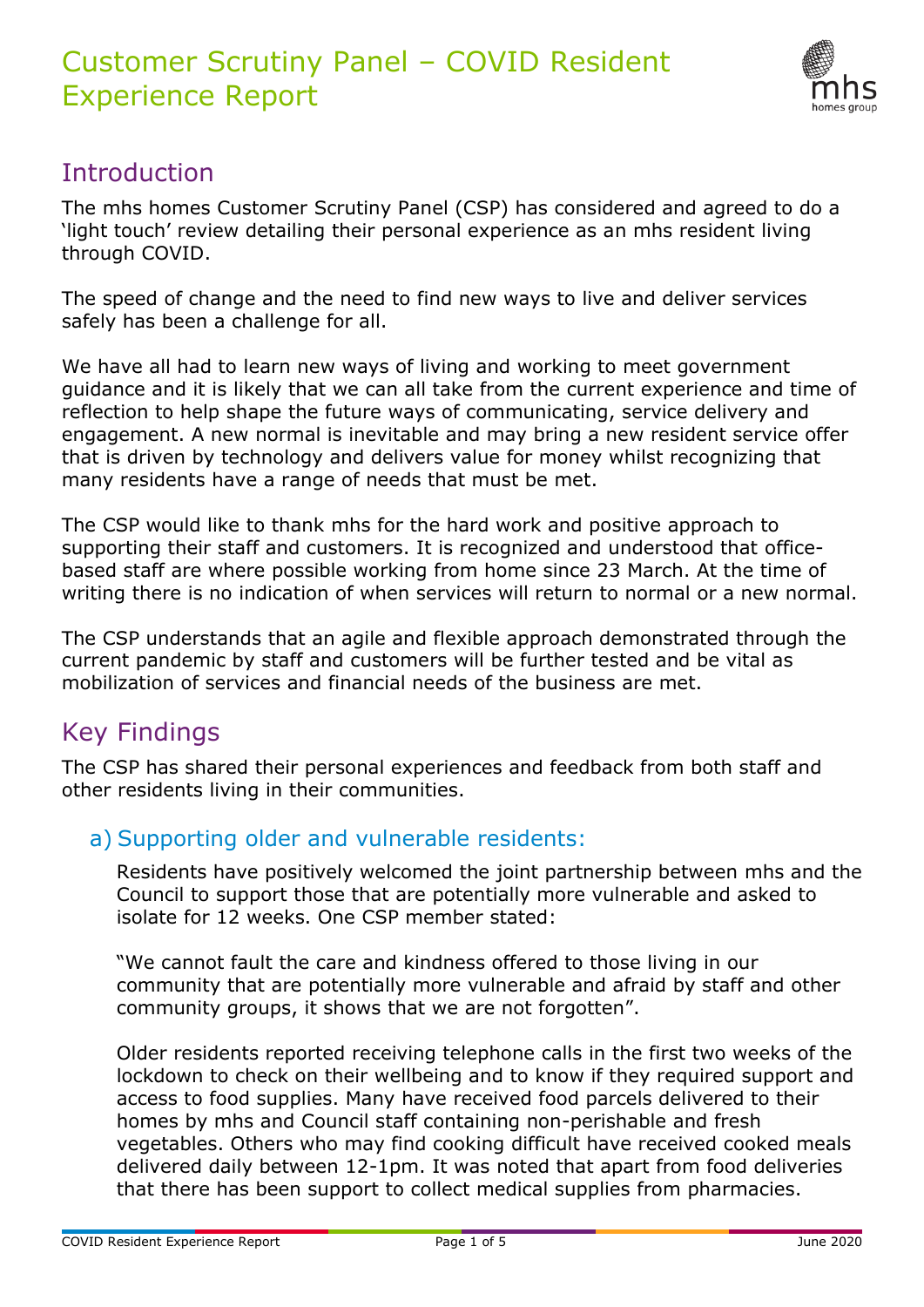One CSP member living in general needs housing who is recognized as vulnerable has not received a telephone call during the pandemic to check on personal wellbeing and whether support is required. This demonstrates that there must be residents slipping through the gaps and perhaps it may be helpful to review the list of residents contacted to check that contact is wider and inclusive.

In supported housing communal lounges and kitchens have been closed to encourage residents to safely isolate in their flats. A CSP member advised that he had contacted the CEO regarding closing the communal lounge in his supported housing scheme because some residents wanted to use it and was very impressed with the speed of response within two hours with a call from the CEO and seeing follow up instructions for all supported housing schemes provided on the website. The response and experience by the CSP member has demonstrated that although the office is closed everyone is still working, listening and helping to keep everyone safe. Leadership at the time of crisis is what residents will take forward and reflects the ethos of MHS as caring and supporting all customers.

### b) Caretaking services

Seeing a friendly face and knowing who is delivering a service in their community is important to residents. It was reported by an estate resident monitor that a long serving caretaker on the estate has recently retired. A new person has been recruited and started working on the estate but no information was provided for residents about the change of caretaker either by letter or on the estate noticeboard. It is likely that with all the challenges faced by the service that the importance of updating residents was missed.

There was feedback that in the early weeks of the pandemic that increased cleaning in communal areas and lifts was increased to twice a day. However, it was reported that this has now stopped and surfaces are not being cleaned. Also there was concern expressed that there are no notices provided in blocks of flats advising single usage of lifts and use of hand sanitizers and regular hand washing etc. It was felt that the change in cleaning regime has not been explained and may be a result of staff isolating or the need to divert resources to supported housing schemes to support the more vulnerable residents. It was considered a missed opportunity that caretaking service changes have not been publicized on the website or in a newsletter.

## c) Communication

A CSP member stated that an email had been sent to an mhs officer regarding a query related to service charges for caretaking and a written response was not received. A query was then posted using My Account and a response received. This raised a question about the importance of having an automated email message always advising if an officer is working or giving advice to contact and report an issue to the call centre so that it is logged and not likely to get lost or missed.

A query regarding grass cutting was raised on My Account regarding grass having been cut at the front of the property but the rear grass being left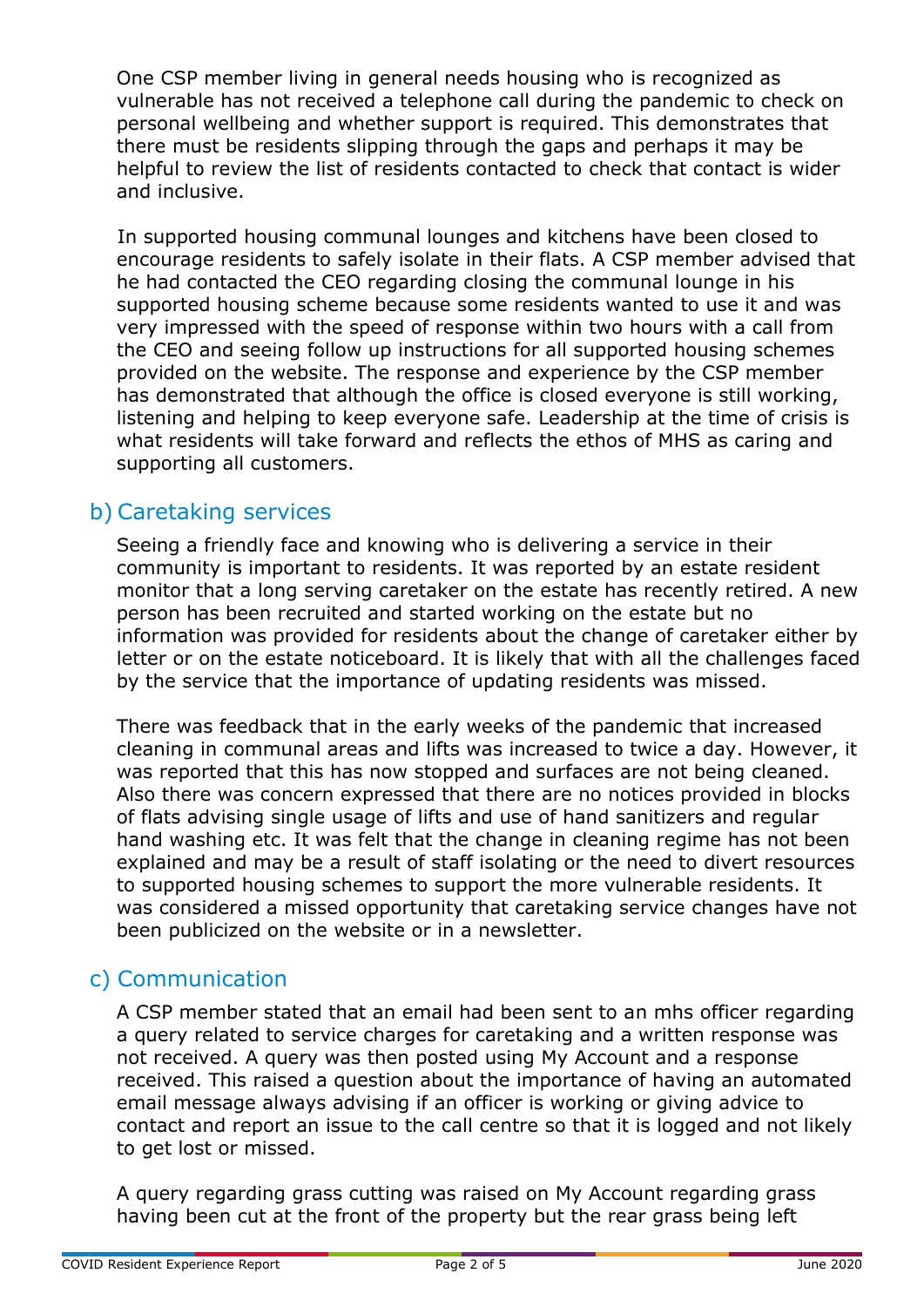uncut. A positive result was achieved with the rear grass then being cut and demonstrates that if the right channels are used to communicate a positive outcome is achieved. The CSP feels strongly that there should be a clear message on the website about how to report issues and the importance of using the call centre or My Account.

Automatic out of office email notifications are being used to inform residents when officers are on leave. Callers are advised that if the matter for the call is not urgent to come back at a later date. It is accepted that officers are where possible working remotely from home and are contactable and delivering the service remotely.

The complaint reporting service through the website is working effectively through the pandemic. A user of the service wishing to leave a complaint regarding the homeownership team received an acknowledgement within the standard time, but is awaiting an outcome from the complaint. So we need to ensure that we limit the opportunity for blaming COVID for delays in responding and that if agreed timescales are being affected that this is made known on the website so expectations are managed. This has been done for the repairs service but not other services.

The mhs newsletter on the website was considered very helpful but there was a view that this should be a regular update. It was stated that they were pleased to receive and see an update from the CEO on 28 April but would like to see an update fortnightly. Knowing what is happening and the impact on services and resources is very important to residents as many are feeling isolated and reassurance is gratefully received. However, there was a view that the update was officer/service focused and not addressing issues affecting residents.

One CSP member stated that contact was made through on-line chat to find out about options if they were not able to pay rent. The CSP member reported not being able to get advice and at the time no information was found on the website. It is important that those responding to queries are kept updated with advice to give the callers who need important information.

The opportunity to put questions directly to the CEO on 20 May was welcomed. Feedback indicated that this should be an approach to be used after the pandemic because it provides direct access to all residents to participate.

The website does provide information on how to stay safe and changes to service delivery. It was interesting that a number of CSP members had not used the website to access information. However, the header for the section on guidance could be more explicit and tell residents please read to find out about keeping safe and how we are working to help you and your home. The section has helpful information but could be made more welcoming with the use of colour and symbols to make finding the sections easy to find. There is no date as to when the page was updated or information about how to access local services such as food banks etc. It is understood that there are a number of residents who are on the NHS vulnerable list who are supported by the Council hub with food parcels. This can leave a number of residents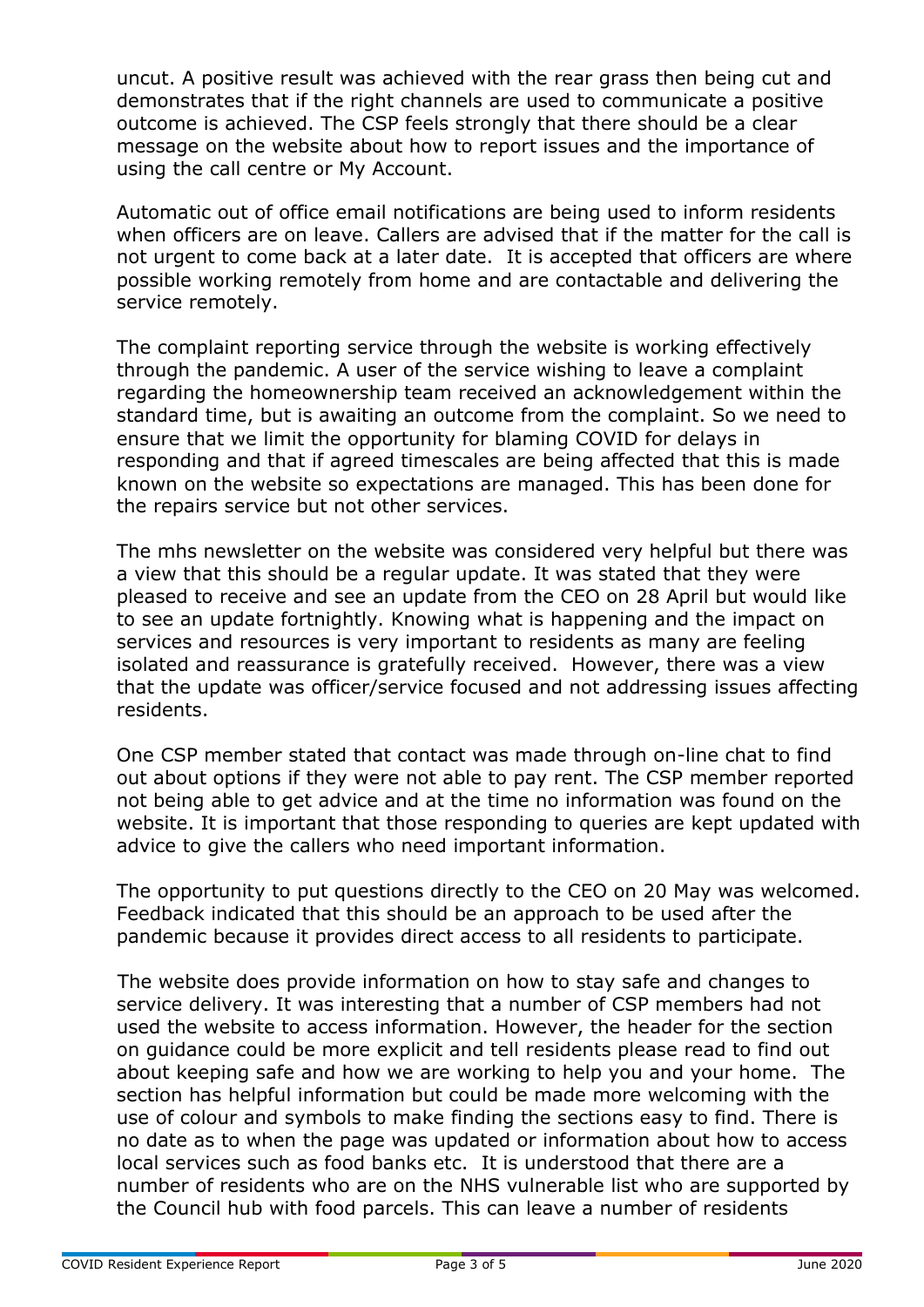struggling to pay their rent and provide food where their personal circumstances have changed due to maybe reduced working hours or being excluded from any external financial support. Providing information through including links to external support would be helpful and allow residents to be resourceful and access additional support that is there to help them.

#### d) Repairs

Residents understand that only emergency repairs are being carried out because of social distancing and self- isolation restrictions in homes. There were questions regarding how the delayed responsive repairs will be managed going forward and questioned whether there will be a new categorization of responsive non – emergency repairs so that the mobilization of the service once lockdown is eased is fair and not based on "who shouts the loudest".

### e) Community impact of COVID

There was concern amongst CSP members about the longer -term impact on the local economy on jobs and the ability to pay rent/service charges.

No CSP member felt that there was a greater community spirit as a result of COVID. This does not reflect the national view but it maybe that wider resident feedback is required to understand if the view stated by the CSP is reflective of the community.

Concern that the business is losing income due to not letting homes and the need to look at new approaches for viewing and sign ups. CSP suggest that technology could be used with virtual tours of new homes and technology to enable officers to do sign ups using visual audio techniques.

### Recommendations

The CSP would like to propose that mhs:

- a) Keep residents updated on changes to staff delivering services frontline in the community
- b) Newsletters be sent fortnightly
- c) Look at developing greater use of technology to provide front line services such as inspections/signups etc.
- d) CEO Q & A session to be retained longer term
- e) Use noticeboards to remind residents about safety and cleaning of communal areas
- f) Carry out a post COVID survey of residents to understand challenges and positive outcomes achieved
- g) If needed change service targets to meet new working arrangements
- h) Ensure that calls to the elderly and vulnerable are regular through the pandemic
- i) While on online chat with mhs. COVID seems to be the standard response on delays. COVID cannot be used as continuous excuse.
- j) Cleaning has been intermittent. Full for two weeks then none for two weeks. Also, not up to standard. Should be a list on the noticeboard on